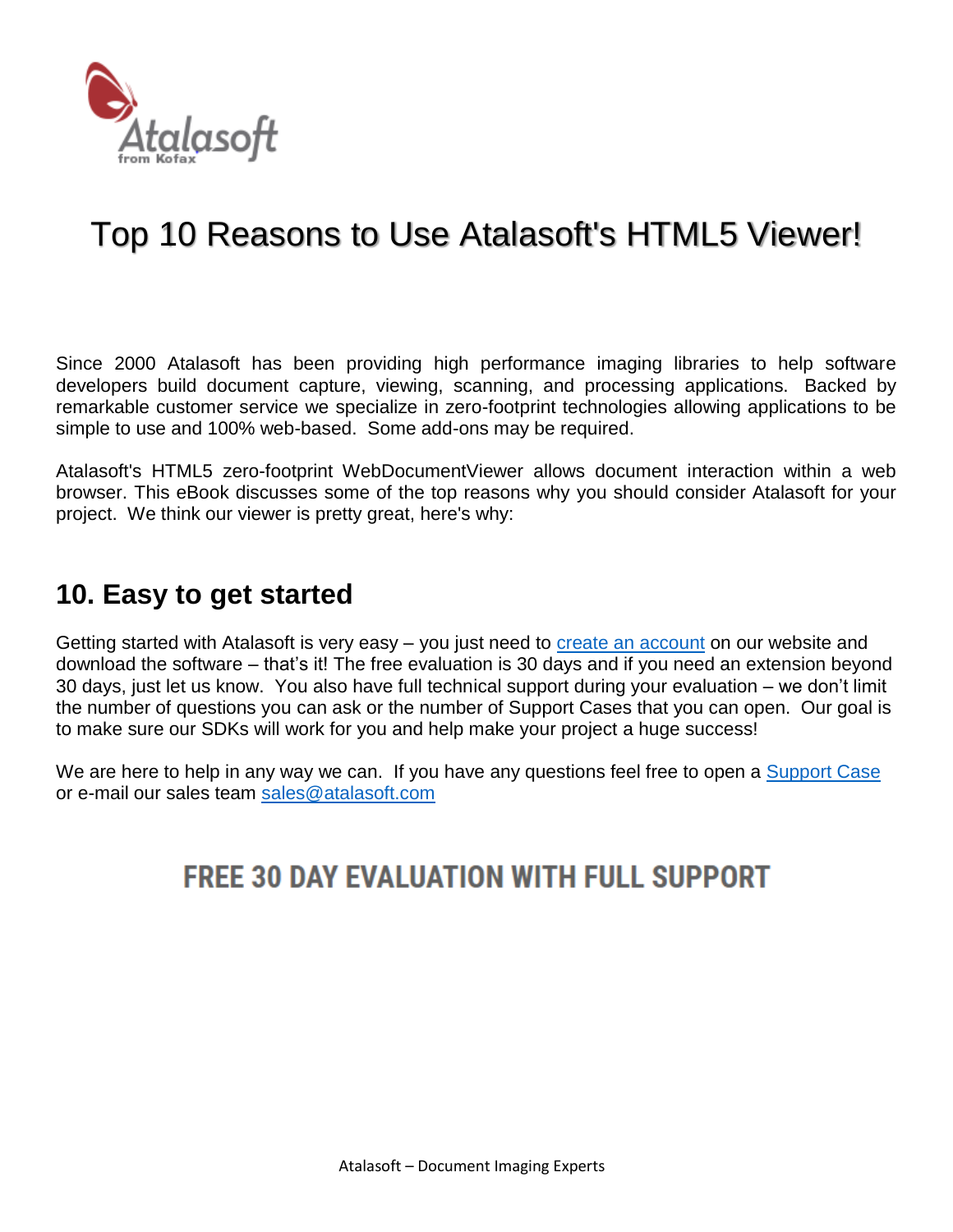### **9. Supports PDF and Other Formats**



Atalasoft supports PDF and many other formats that are not web native. Our viewer live-converts image formats into formats viewable in HTML5. From CAD to DICOM to RAW to Word, Excel, and PowerPoint, we can easily display any image in our viewer, without additional code.

### **8. All the pieces you need**

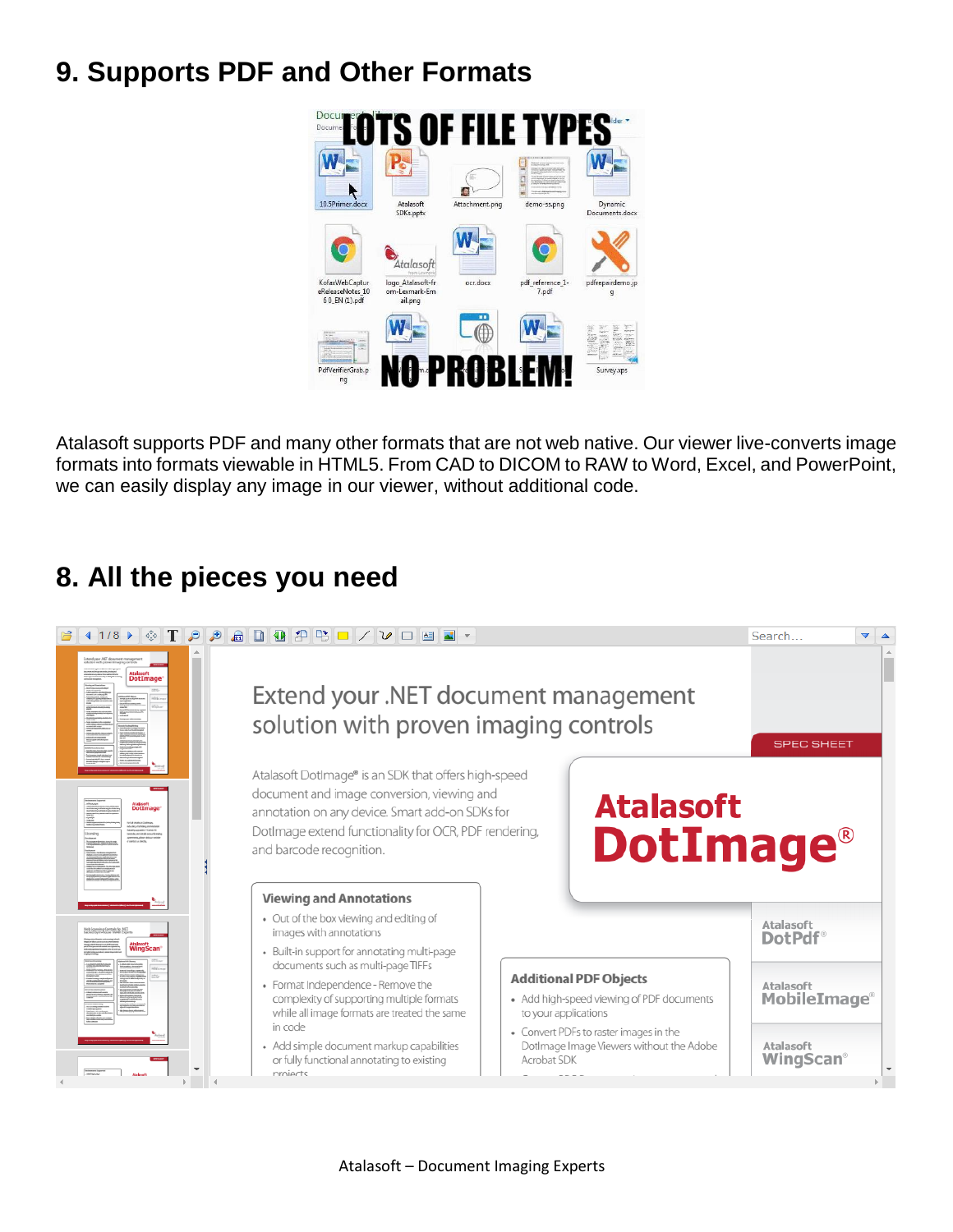Our HTML5 WebDocumentViewer comes ready to display all of your documents. In Addition to giving you the ability to quickly scroll through pages, our thumbnail viewer allows for pages to be rearranged and documents to be appended. The document toolbar adds the ability to open, resize, zoom in/out and more. Our annotation toolbar can easily be added to give you quick access to the annotation features you need. And the best part - They are fully customizable!

# **7. Speaking of Annotations**



Atalasoft's viewer has annotation support built right in - Just set the config option annotations to true. We maintain 8 out of the box annotation types, including text, freehand and rectangle. This enables many different kinds of document interaction, natively and in-browser, and only requires the config property: allowAnnotations: true,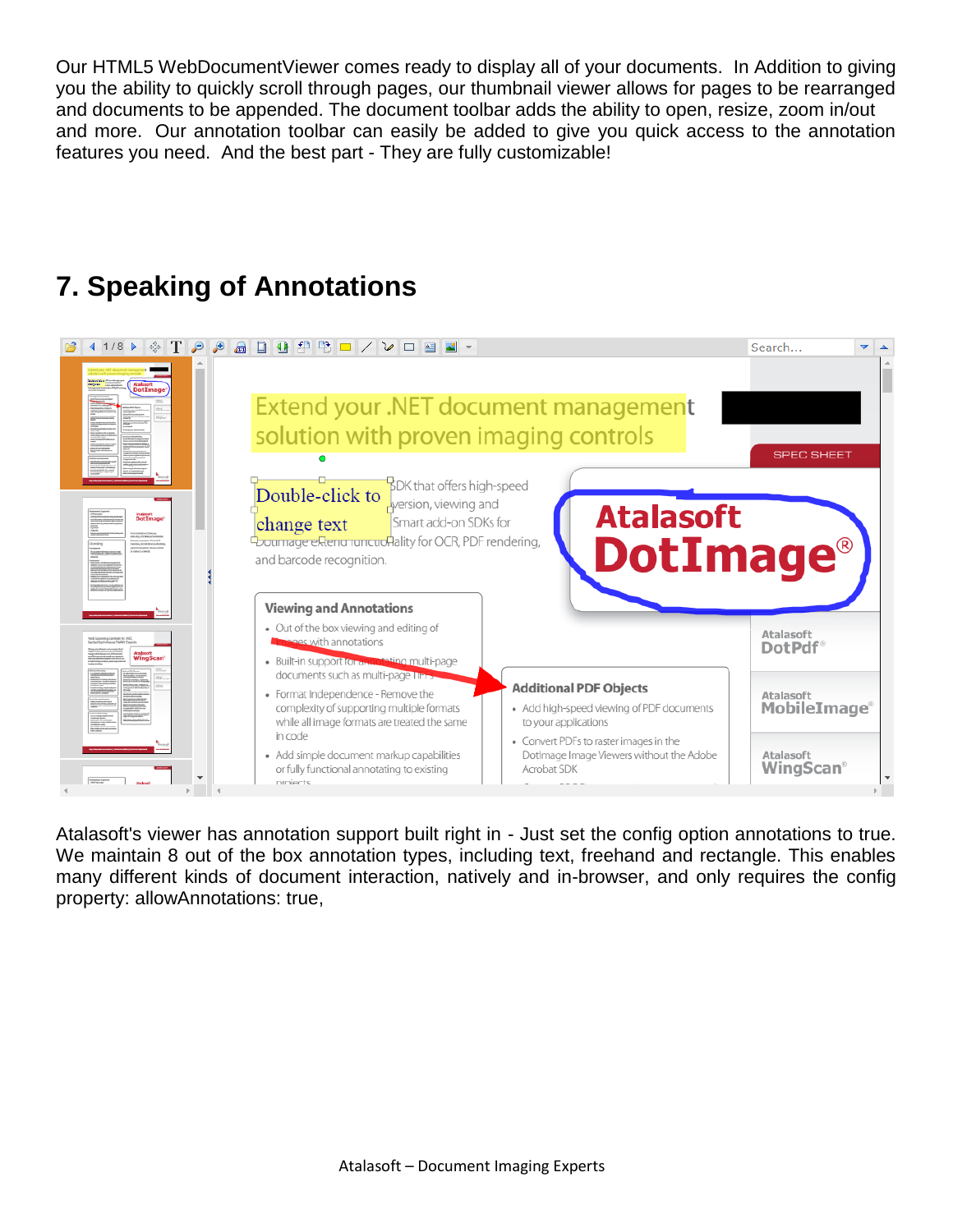### **6. Touch Support**



It is likely that you will need to view images both on your computer and on mobile devices. Being able to use the same viewer in both situations is a huge plus. We have structured our viewer to comply with the standards set forth by Apple and Google, automatically without additional code.

#### **5. Data Security**



Because the images are being rendered in real time on the server, it's possible to protect data and leave breadcrumbs as to who accessed and saved the data in the event of a leak. Auto redaction can be performed intelligently based on the user's permissions on the server before reaching the user, hiding the data that they shouldn't have access to. Atalasoft provides the tools to add these custom data security functionalities easily.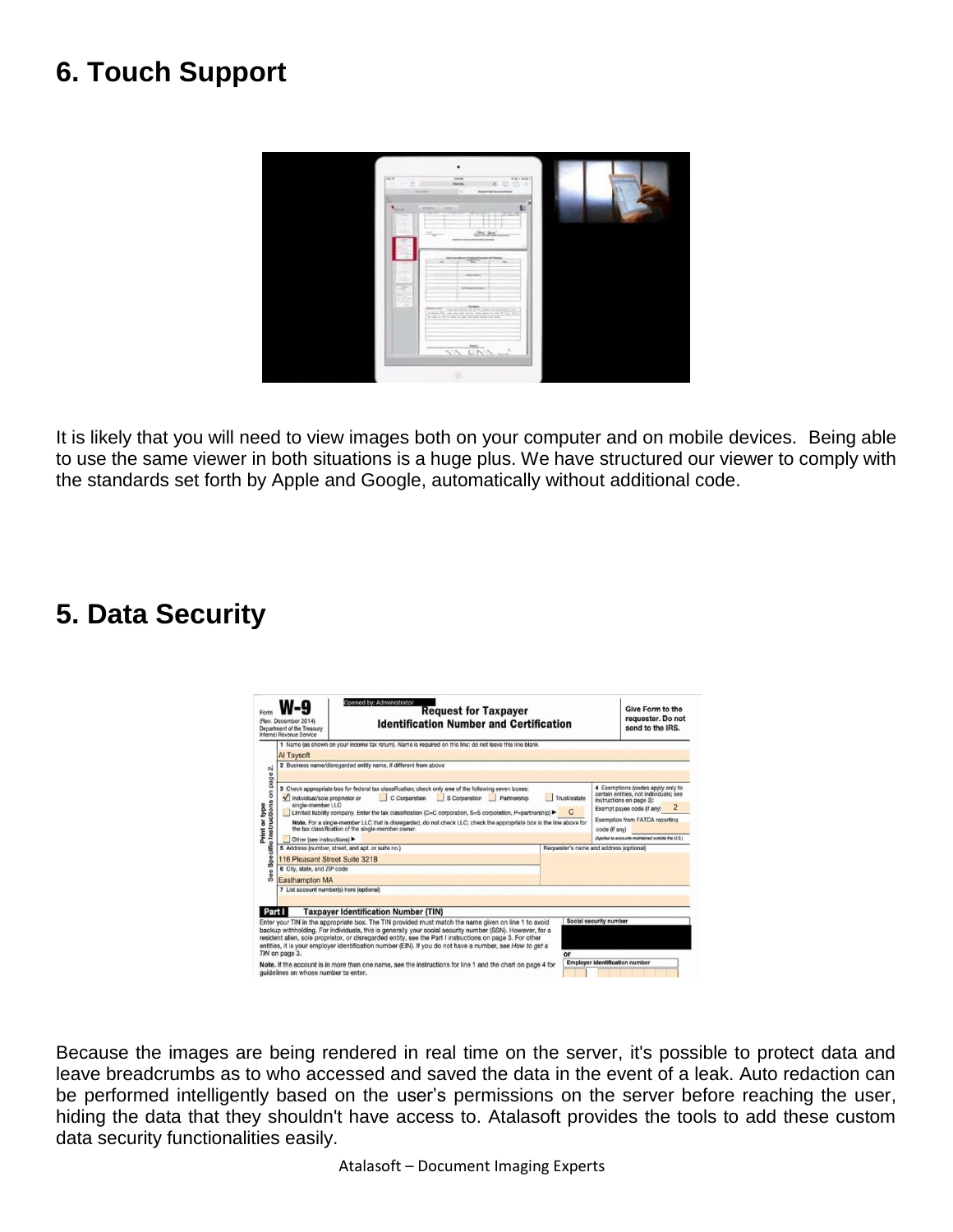### **4. In Browser PDF Form Fill**



Want to present interactive documents where data can be saved to a unique PDF? A single configuration option is all that needs to be turned on to add fields to a document. The hard part is all handled and if a custom workflow needs to be kicked off, the server has events connecting user action to your backend process. Enabling this is as simple as setting a configuration property of the viewer.

#### **3. Huge Document Support**



Not all documents are created equal - Some are massive juggernauts. Take Moby Dick for example, its 861 pages! Our viewer can handle it. We dynamically load pages where the viewer is focused to reduce load times and prevent in browser memory crashes. This makes a huge difference and you don't need to add any code.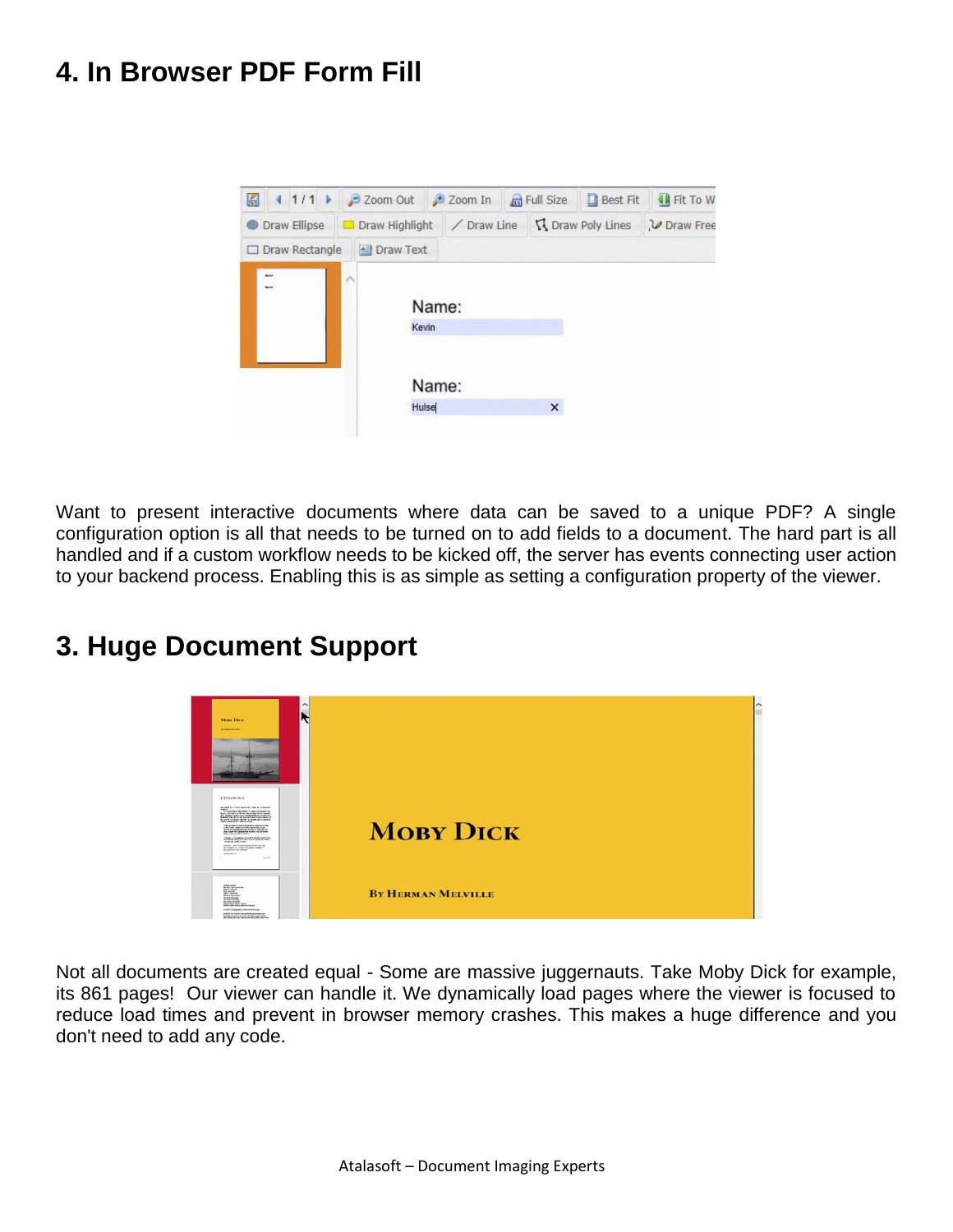#### **2. Everything you need, and growing all the time**



Our WebDocumentViewer is prepared to address whatever needs you have - and features are added all the time. Some of the highlights include:

- HTML5 zero-footprint in browser viewing
- Integrated annotations (including burning) with image clean up
- Easy to implement, fast loading, and fully customizable to fit your needs
- Major formats supported include PDF, TIFF, Office and more
- Searching and highlighting text on searchable documents
- Twain Scanning
- File format conversions

Additional products; more reasons to consider Atalasoft:

- WingScan: Web based in browser scanning with optional VRS clean-up
- MobileImage: Mobile capture and clean up for iOS and Android
- OCR Engines and Searchable PDF Creation
- Barcode Reading and Writing

And of course, the most important reason to choose the WebDocumentViewer: